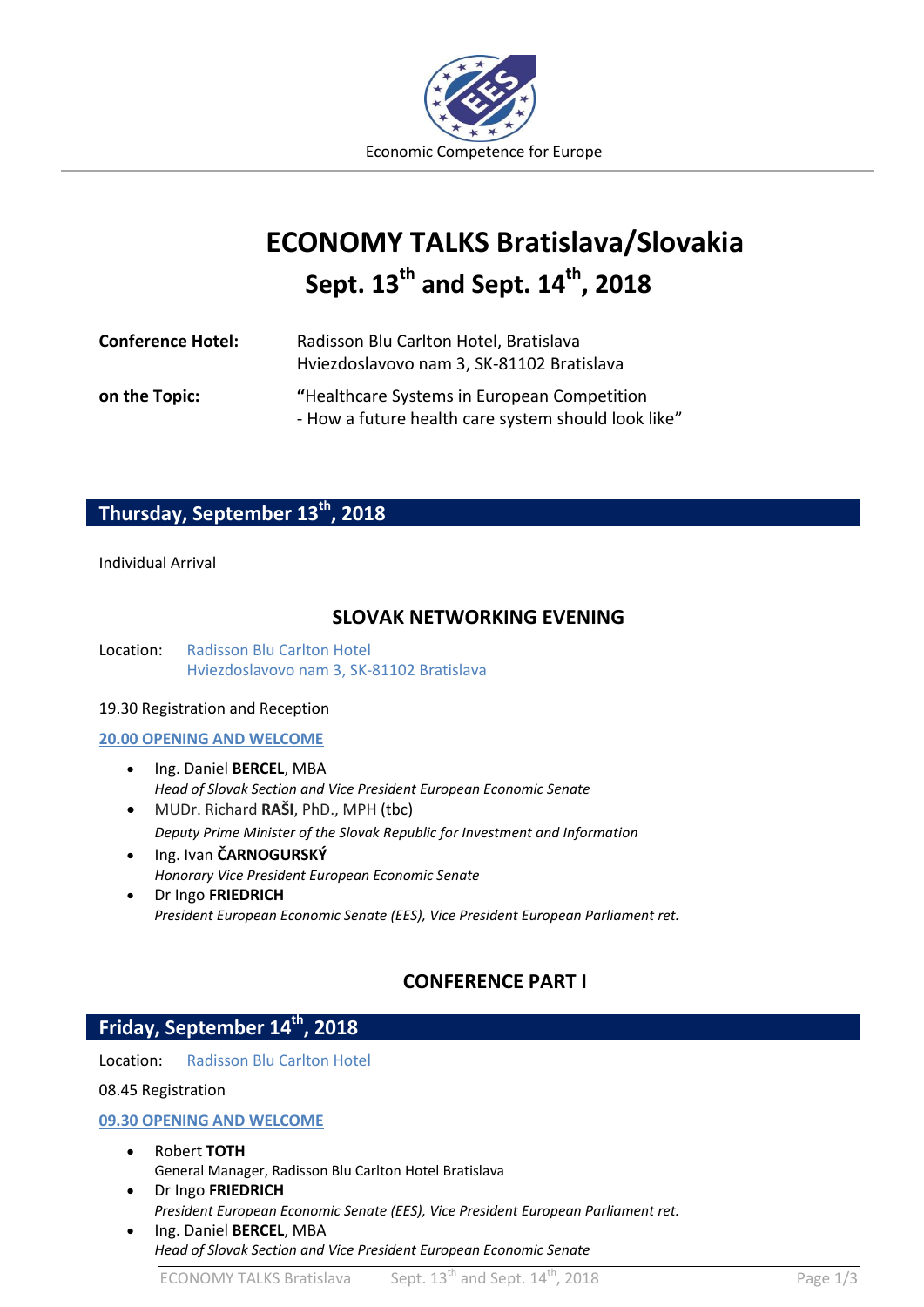

# **Friday, September 14th, 2018 continued**

# **09.45 KEYNOTE**

 Dr Andrea **KALAVSKA**, PhD. *Minister for Health of the Slovak Republic*

# **10.15 STATEMENTS**

- Representatives from Politics Austria or Ministry or EU Commission (tba)
- Ing. Jozef **HUDÁK** , PhD., MBA *Central Office of Labour, Social Affairs and Family*
- Doc. MUDr. Štefánia **MORICOVÁ**, PhD. mim.prof *Dean at the Faculty of Public Health of the SZU*
- Dr med Johannes **ZWICK**  *Chairman of the Supervisory Board of the Johannes Bad Group*

## Moderator: Rolf Baron **VON HOHENHAU**

*President Taxpayers Association of Europe, Chairman of Supervisory Board of European Economic Senate*

Discussion, Q&A

# **12.00 - 14.00 LUNCH BREAK**

# **14.00 BUS SHUTTLE FROM CARLTON HOTEL TO NATIONAL COUNCIL OF THE SLOVAK REPUBLIC**

# **CONFERENCE PART II**

# **15.00 BACKGROUND CONVERSATION AT NATIONAL COUNCIL**

Location: National Council of the Slovak Republic Námestie Alexandra Dubčeka 1, SK-812 80 Bratislava 1

# **15.00 STATEMENTS**

- Representative of the National Council of the Slovak Republic
- Ivan **ŠTEFANEC,** MEP *Member of the Committee on the Internal Market and Consumer Protection of European Parliament*

Moderator: Ing. Ivan **ČARNOGURSKÝ** Honorary Vice President European Economic Senate

Discussion, Q&A